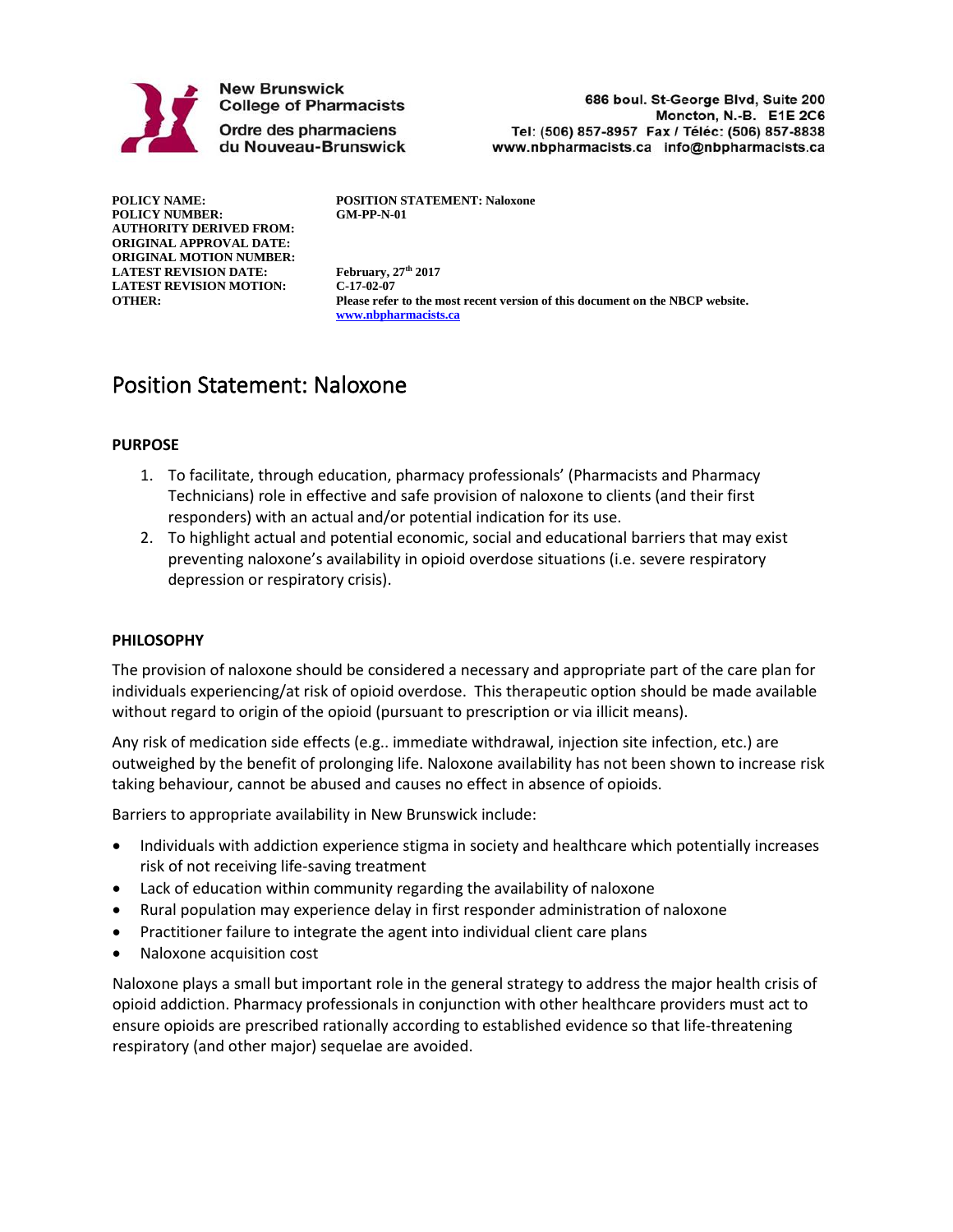#### **BACKGROUND**

Naloxone reverses the respiratory depression associated with opioid overdose.<sup>1</sup> It can be administered to clients in all populations (including pediatric and geriatric) experiencing respiratory depression secondary to opioid overdose.

Naloxone has been available as a prescription drug in Canada for more than 40 years, used mainly in the hospital setting. It has not been commonly prescribed to clients in the community and has not been broadly dispensed in community pharmacies. In mid-2016, the National Drug Scheduling Advisory Committee (NDSAC) granted naloxone Schedule II (available without a prescription) status on the [National Drug Schedules \(NDS\).](http://napra.ca/pages/Schedules/Search.aspx) At the end of December 2016 the nasal spray formulation of naloxone also gained Schedule II status.

#### **PHARMACY TEAM'S ROLE**

Pharmacists are obliged to assess clients in order to identify whether clients (and potentially close contacts with access to these pharmaceuticals) have an indication (e.g. at risk of severe, life-threatening respiratory depression secondary to opioid overdose) that requires the use of an opioid antagonist (e.g. naloxone). In consultation with the client the pharmacist provides an appropriate intervention strategy. Pharmacist involvement is required for provision of al[l Schedule II](http://napra.ca/pages/Schedules/Overview.aspx?id=1925) drugs including naloxone. Providing proper instruction to the client or client's agent on how to ascertain whether naloxone is required, administration of naloxone and follow-up care is **critical** to the effective use of this drug. Pharmacists and Pharmacy Technicians are encouraged to advocate for their clients in procurement of naloxone and work to surmount any barriers to access (including but not limited to economic, awareness, social, cultural and geographical).

#### **PRODUCT PREPARATION**

Regardless of administration route selected (intranasal or injection), pharmacy should provide a complete kit that contains written instructions (reinforcing in-person teaching) for administration and disposal, equipment (syringes, swabs, nasal atomiser etc.), along with the medication. Generally, multiple doses are provided in the event the initial dose effect wanes prior to the individual receiving emergent medical care.

#### **CONCLUSION**

The College recommends pharmacists undertake continuing education on the use of naloxone via documents published by other professional organisations such as those resources provided in the appendix to this document. Please be aware, some of the information may be province-specific and not necessarily indicative of what may be occurring in New Brunswick. The College anticipates working with stakeholders to continue to address barriers to access.

For further information or to provide feedback on this document, please contact the College directly [\(info@nbpharmacists.ca](mailto:info@nbpharmacists.ca) or call 506.857.8957).

REVIEW FREQUENCY: RESPONSIBILITY: